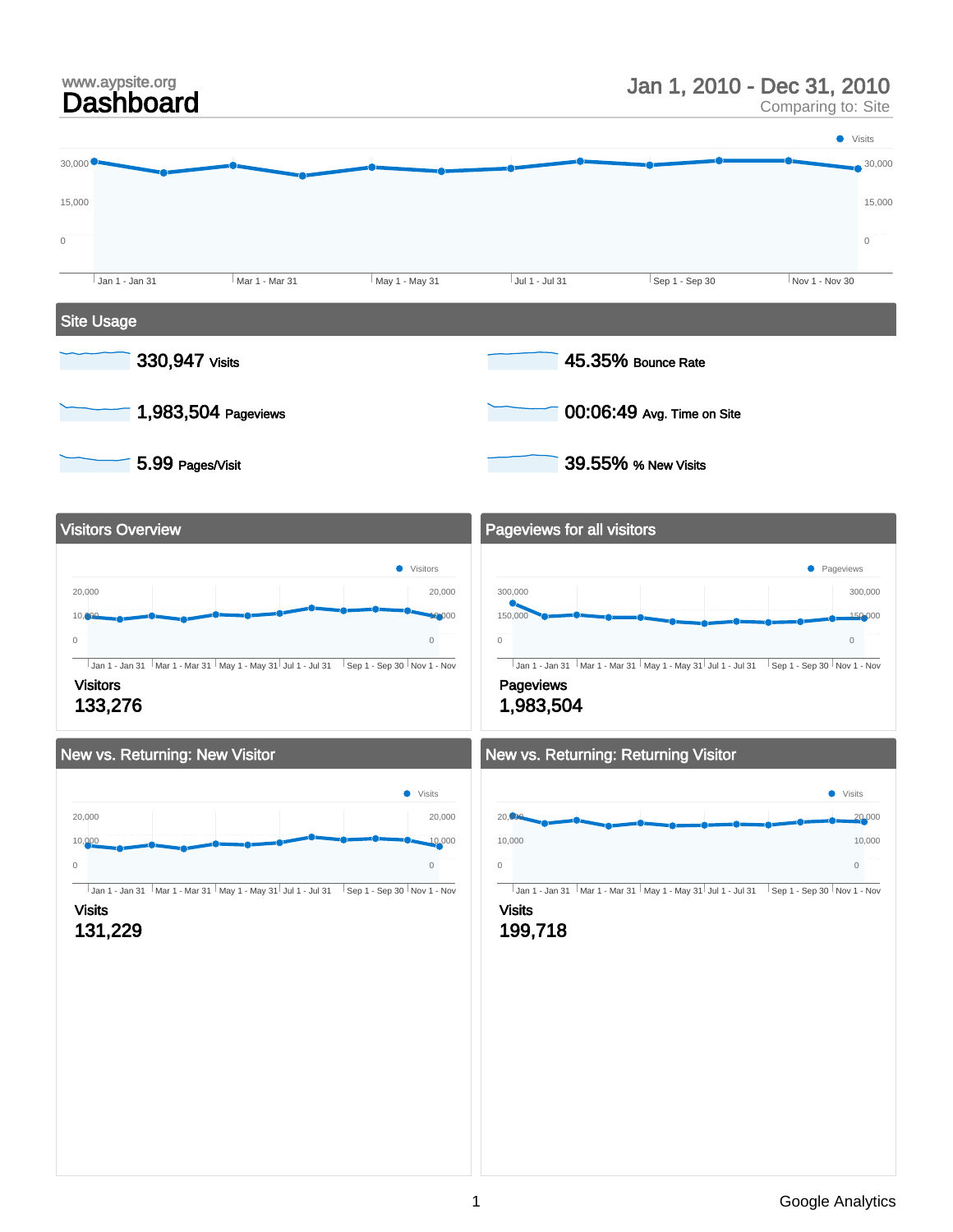

Visits 1 138,339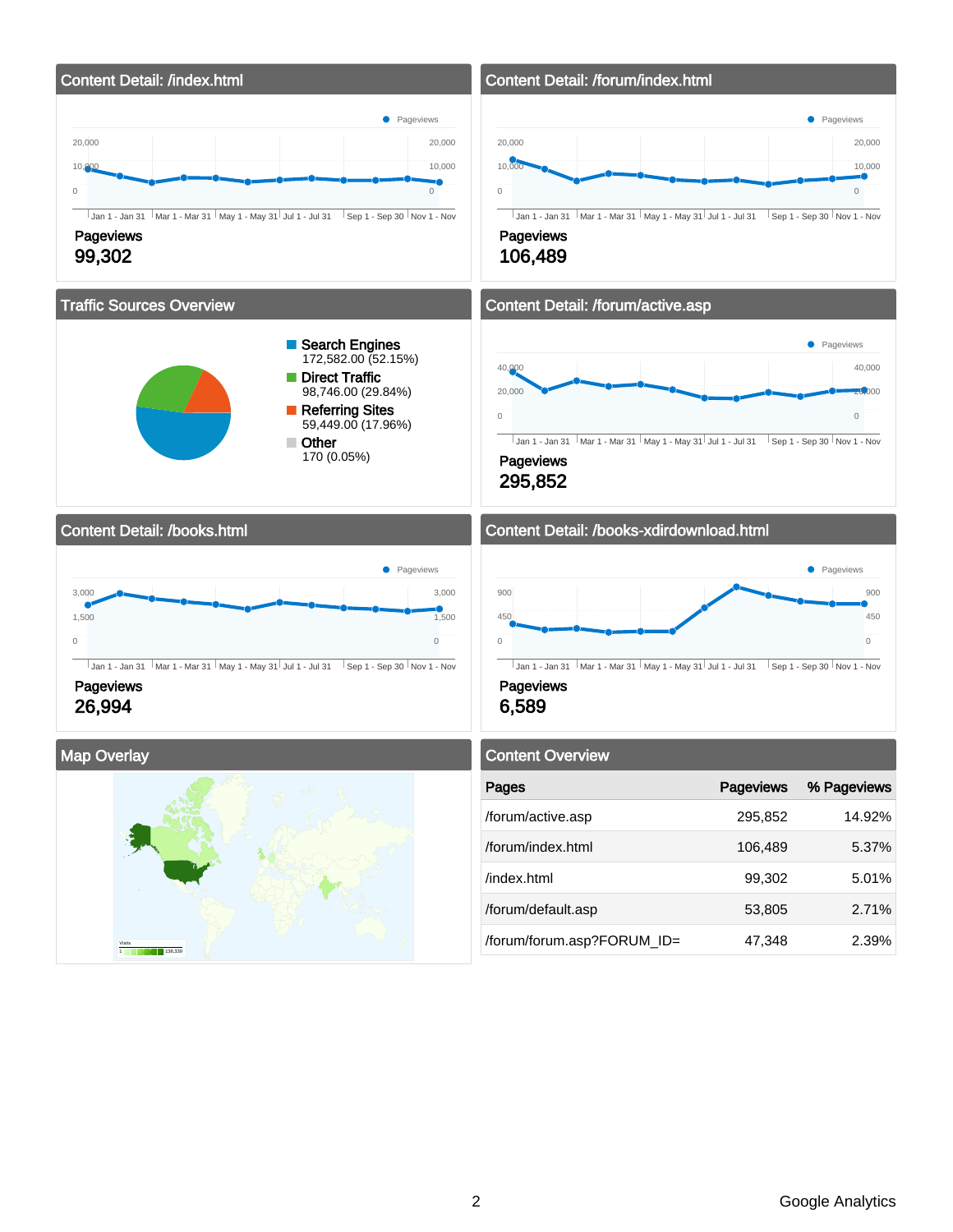# www.aypsite.org<br> **Visitors Overview State State of August 2010** Jan 1, 2010 - Dec 31, 2010<br>
Comparing to: Site

Comparing to: Site



- 1,983,504 Pageviews
- 5.99 Average Pageviews
- 00:06:49 Time on Site
	- 45.35% Bounce Rate

39.55% New Visits

# Technical Profile

| <b>Browser</b>    | <b>Visits</b> | % visits | <b>Connection Speed</b> | <b>Visits</b> | % visits |
|-------------------|---------------|----------|-------------------------|---------------|----------|
| Firefox           | 127.426       | 38.50%   | Cable                   | 107.486       | 32.48%   |
| Internet Explorer | 106,233       | 32.10%   | <b>DSL</b>              | 100.334       | 30.32%   |
| Safari            | 45.141        | 13.64%   | <b>Unknown</b>          | 91.167        | 27.55%   |
| Chrome            | 36,213        | 10.94%   | T <sub>1</sub>          | 26,495        | 8.01%    |
| Opera             | 11,668        | 3.53%    | Dialup                  | 4,766         | 1.44%    |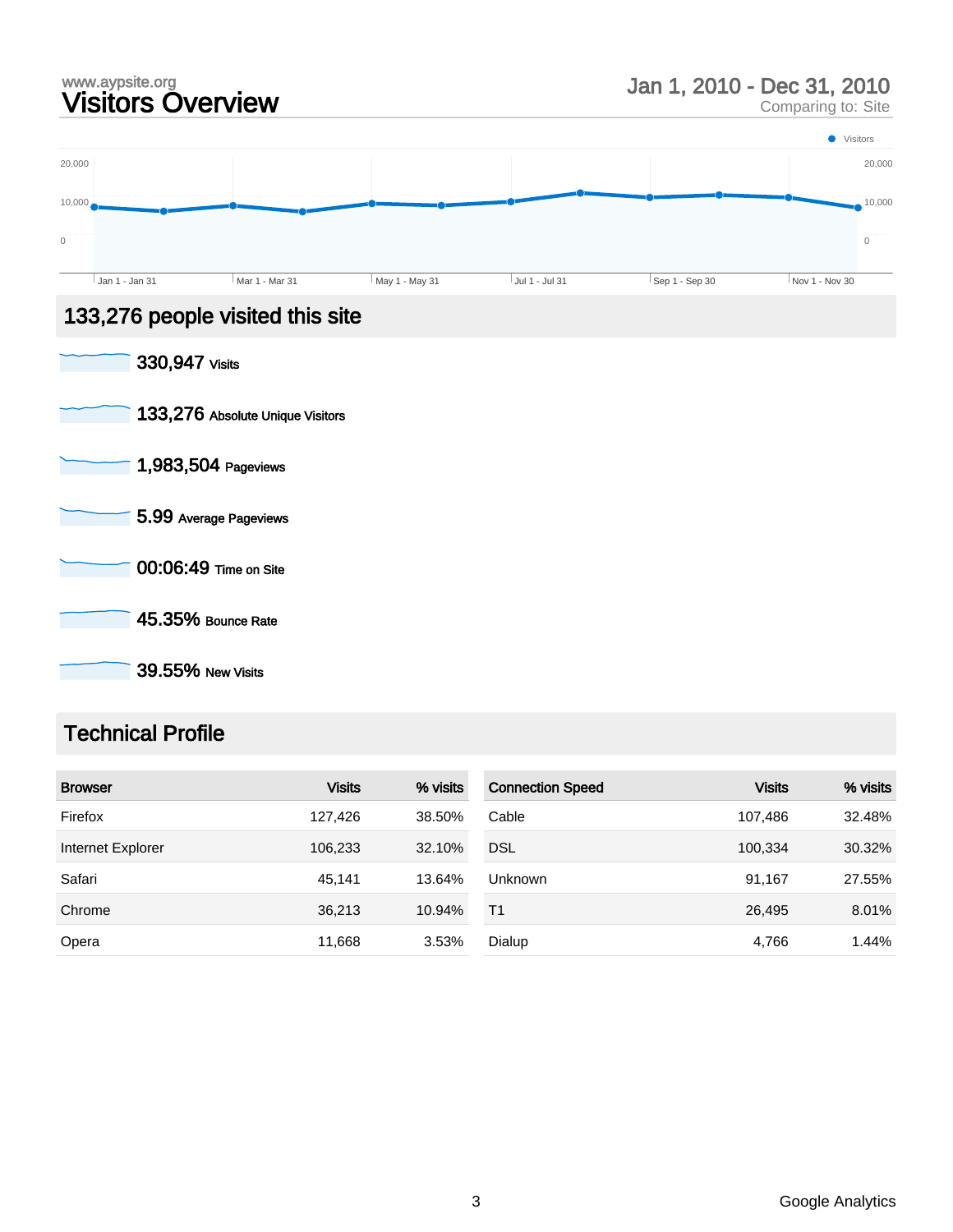# www.aypsite.org New vs. Returning:

New Visitor

Jan 1, 2010 - Dec 31, 2010

Comparing to: Site



# This visitor type sent 131,229 visits

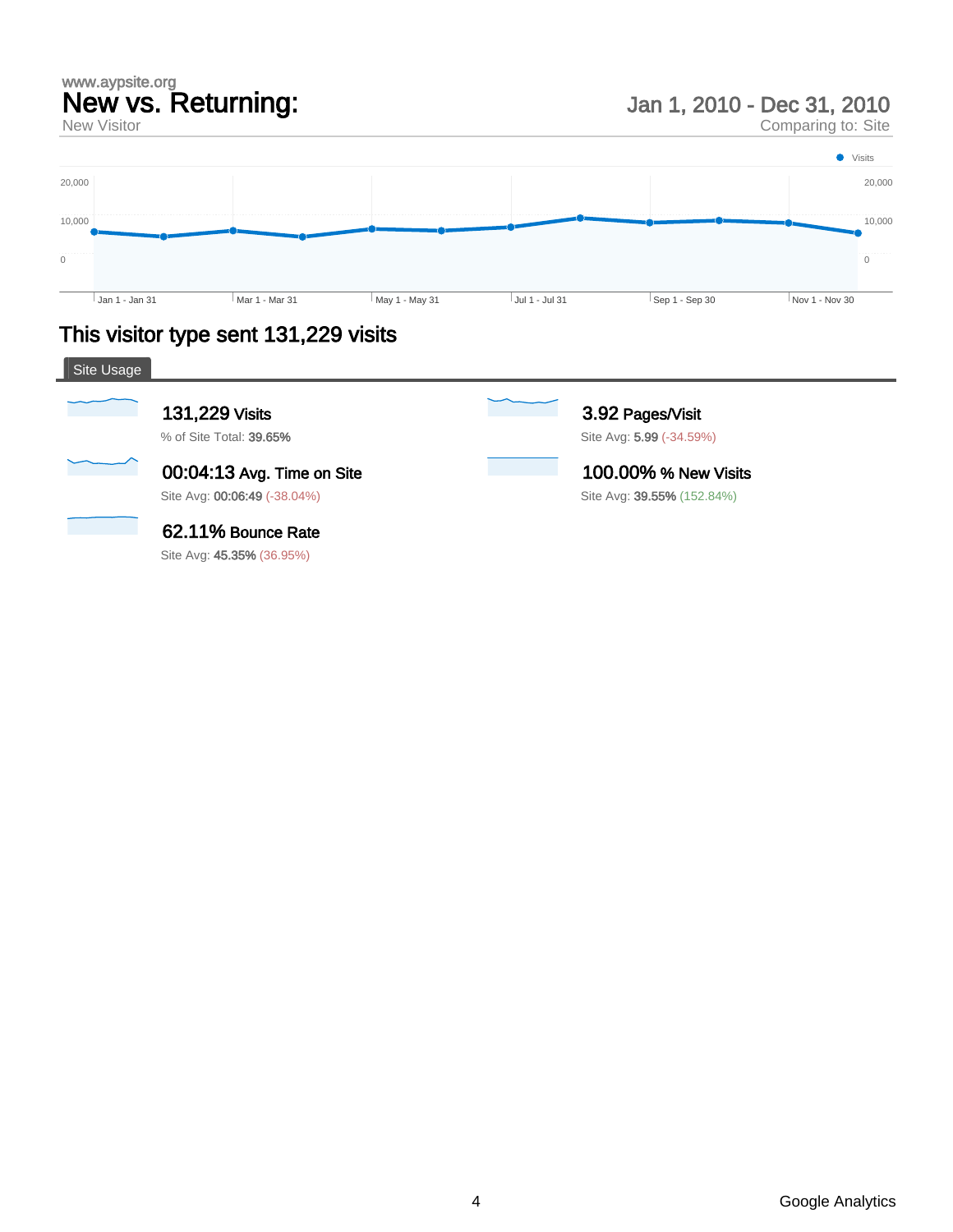/index.html

Jan 1, 2010 - Dec 31, 2010

Comparing to: Site



#### This page was viewed 99,302 times

| 99,302 Pageviews      |
|-----------------------|
| 82,215 Unique Views   |
| 00:01:05 Time on Page |
| 40.76% Bounce Rate    |
| 37.19% % Exit         |
| \$0.00 \$ Index       |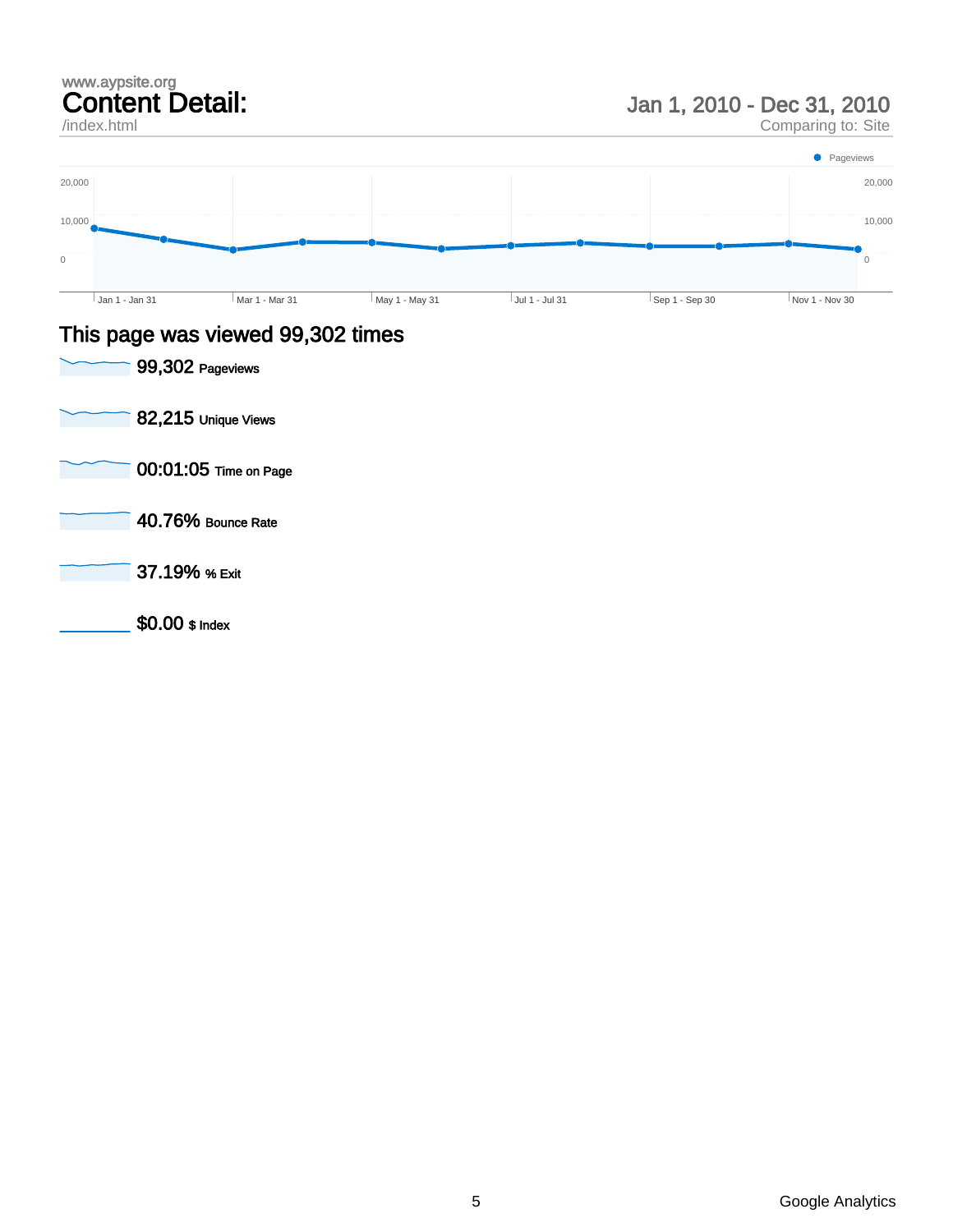# www.aypsite.org<br> **Traffic Sources Overview Manual Star And All Sources Overview** Jan 1, 2010 - Dec 31, 2010

Comparing to: Site



## All traffic sources sent a total of 330,947 visits



# Top Traffic Sources

| <b>Sources</b>          | <b>Visits</b> | % visits | Keywords                | <b>Visits</b> | % visits |
|-------------------------|---------------|----------|-------------------------|---------------|----------|
| google (organic)        | 160,146       | 48.39%   | ayp                     | 8,781         | 5.09%    |
| (direct) ((none))       | 98.746        | 29.84%   | advanced yoga practices | 6,216         | 3.60%    |
| aypsite.com (referral)  | 11,963        | 3.61%    | ayp yoga                | 4,400         | 2.55%    |
| yahoo (organic)         | 6,642         | 2.01%    | ayp forum               | 3,403         | 1.97%    |
| facebook.com (referral) | 3,534         | 1.07%    | yogani                  | 2,826         | 1.64%    |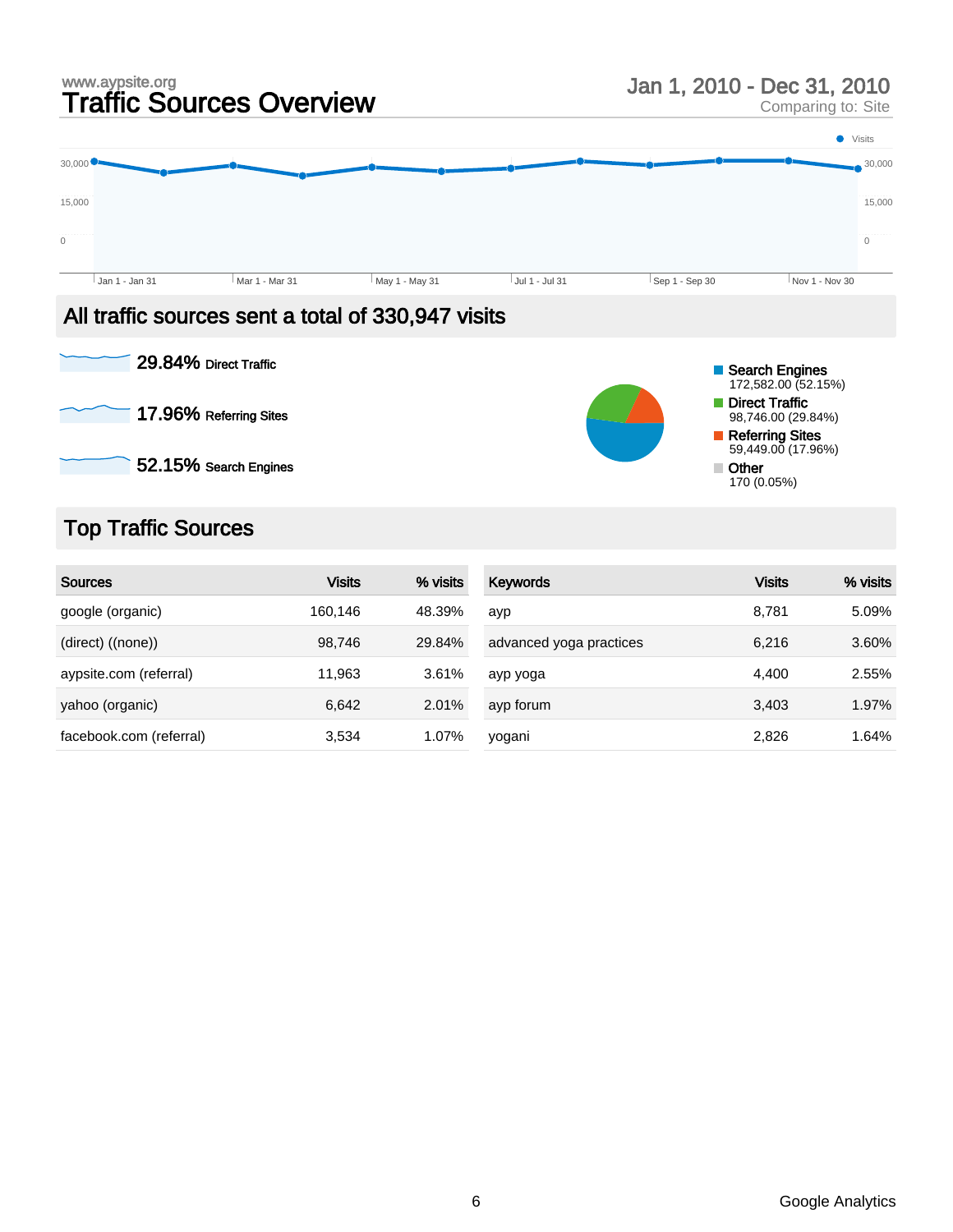/books.html

Jan 1, 2010 - Dec 31, 2010

Comparing to: Site



### This page was viewed 26,994 times

| 26,994 Pageviews      |
|-----------------------|
| 18,640 Unique Views   |
| 00:01:30 Time on Page |
| 50.23% Bounce Rate    |
| 25.43% % Exit         |
| $$0.00$ \$ Index      |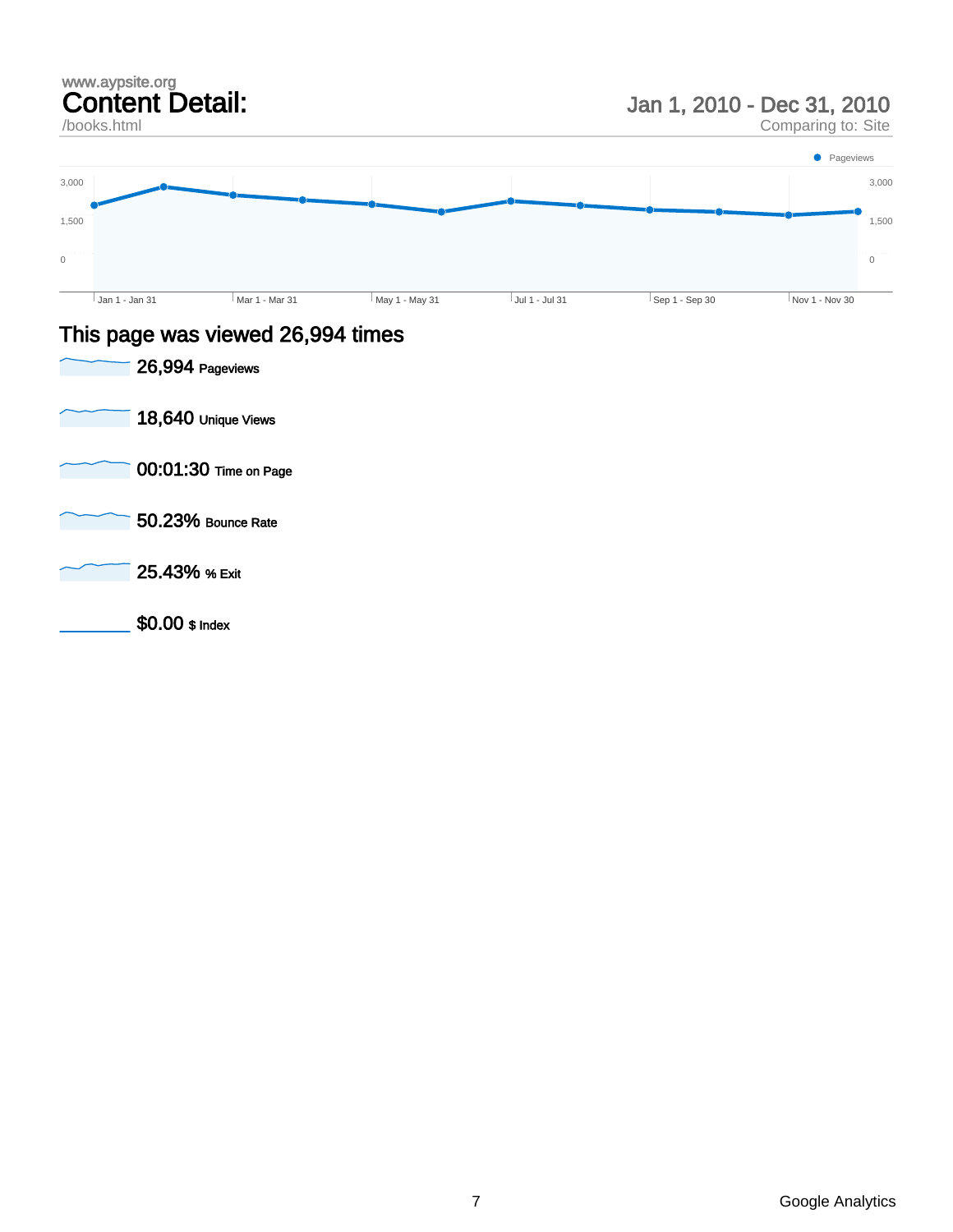# www.aypsite.org<br>**Map Overlay**

# www.aypsite.org<br> **Map Overlay Exercía** Dec 31, 2010 - Dec 31, 2010<br>
Comparing to: Site



# 330,947 visits came from 197 countries/territories

| Site Usage                                              |                                                    |                                                                |             |                                                       |              |                                                             |  |
|---------------------------------------------------------|----------------------------------------------------|----------------------------------------------------------------|-------------|-------------------------------------------------------|--------------|-------------------------------------------------------------|--|
| <b>Visits</b><br>330,947<br>% of Site Total:<br>100.00% | Pages/Visit<br>5.99<br>Site Avg:<br>$5.99(0.00\%)$ | Avg. Time on Site<br>00:06:49<br>Site Avg:<br>00:06:49 (0.00%) |             | % New Visits<br>39.65%<br>Site Avg:<br>39.55% (0.26%) |              | <b>Bounce Rate</b><br>45.35%<br>Site Avg:<br>45.35% (0.00%) |  |
| Country/Territory                                       |                                                    | <b>Visits</b>                                                  | Pages/Visit | Avg. Time on<br>Site                                  | % New Visits | <b>Bounce Rate</b>                                          |  |
| <b>United States</b>                                    |                                                    | 138,339                                                        | 6.80        | 00:07:34                                              | 38.64%       | 43.66%                                                      |  |
| United Kingdom                                          |                                                    | 32,441                                                         | 6.22        | 00:07:14                                              | 31.77%       | 43.20%                                                      |  |
| India                                                   |                                                    | 27,360                                                         | 4.60        | 00:05:43                                              | 62.95%       | 53.19%                                                      |  |
| Canada                                                  |                                                    | 21,782                                                         | 6.43        | 00:06:26                                              | 34.50%       | 50.56%                                                      |  |
| Germany                                                 |                                                    | 10,655                                                         | 5.36        | 00:07:18                                              | 28.35%       | 41.21%                                                      |  |
| Australia                                               |                                                    | 8,536                                                          | 4.25        | 00:05:02                                              | 50.60%       | 48.01%                                                      |  |
| Spain                                                   |                                                    | 6,855                                                          | 7.97        | 00:05:33                                              | 19.39%       | 34.88%                                                      |  |
| Sweden                                                  |                                                    | 5,192                                                          | 5.82        | 00:06:00                                              | 25.44%       | 49.44%                                                      |  |
| Ireland                                                 |                                                    | 4,961                                                          | 8.87        | 00:11:40                                              | 18.95%       | 30.16%                                                      |  |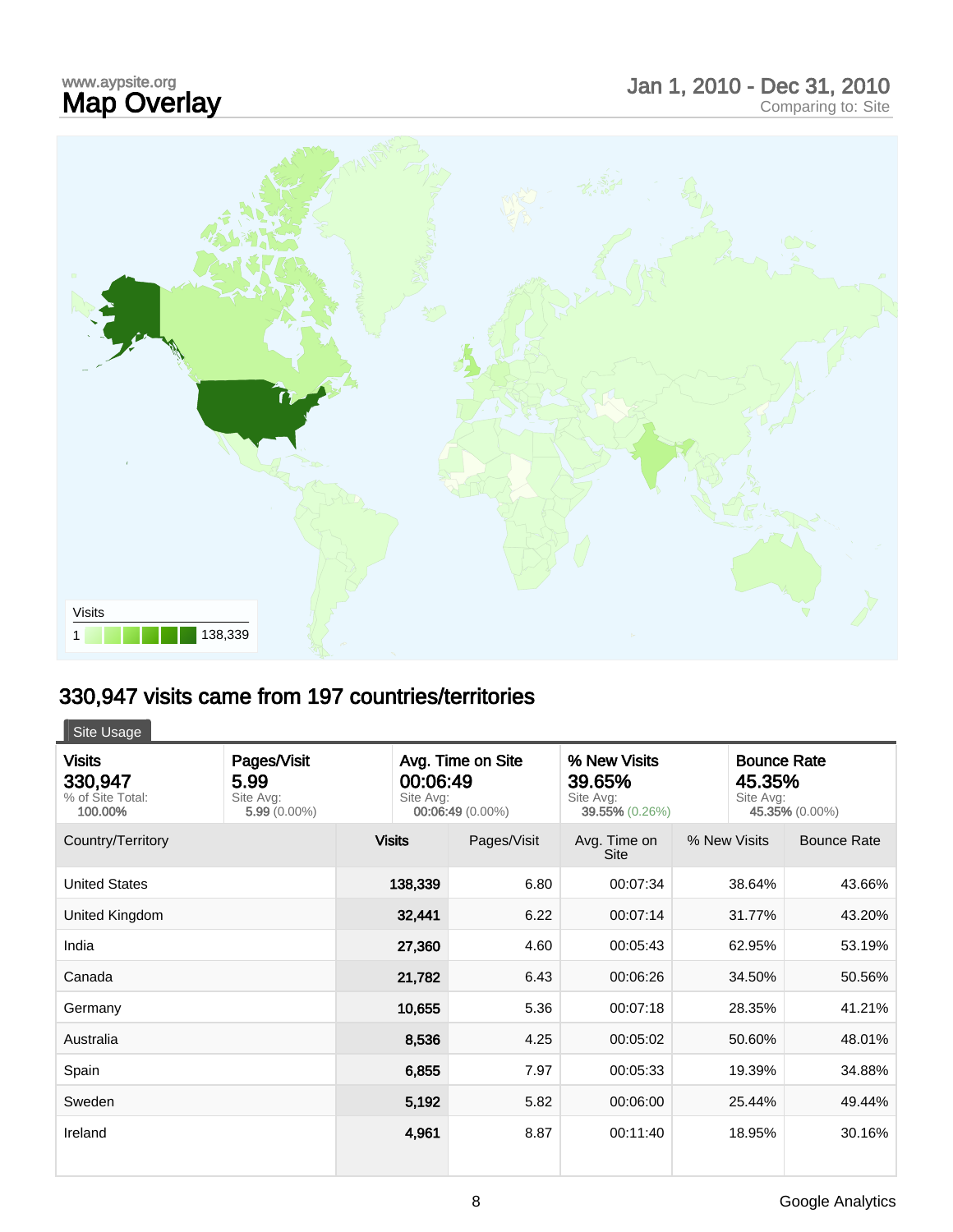| Netherlands | 4,738 | 6.15 | 00:08:05 | 38.37% | 37.84%       |
|-------------|-------|------|----------|--------|--------------|
|             |       |      |          |        | $-10$ of 197 |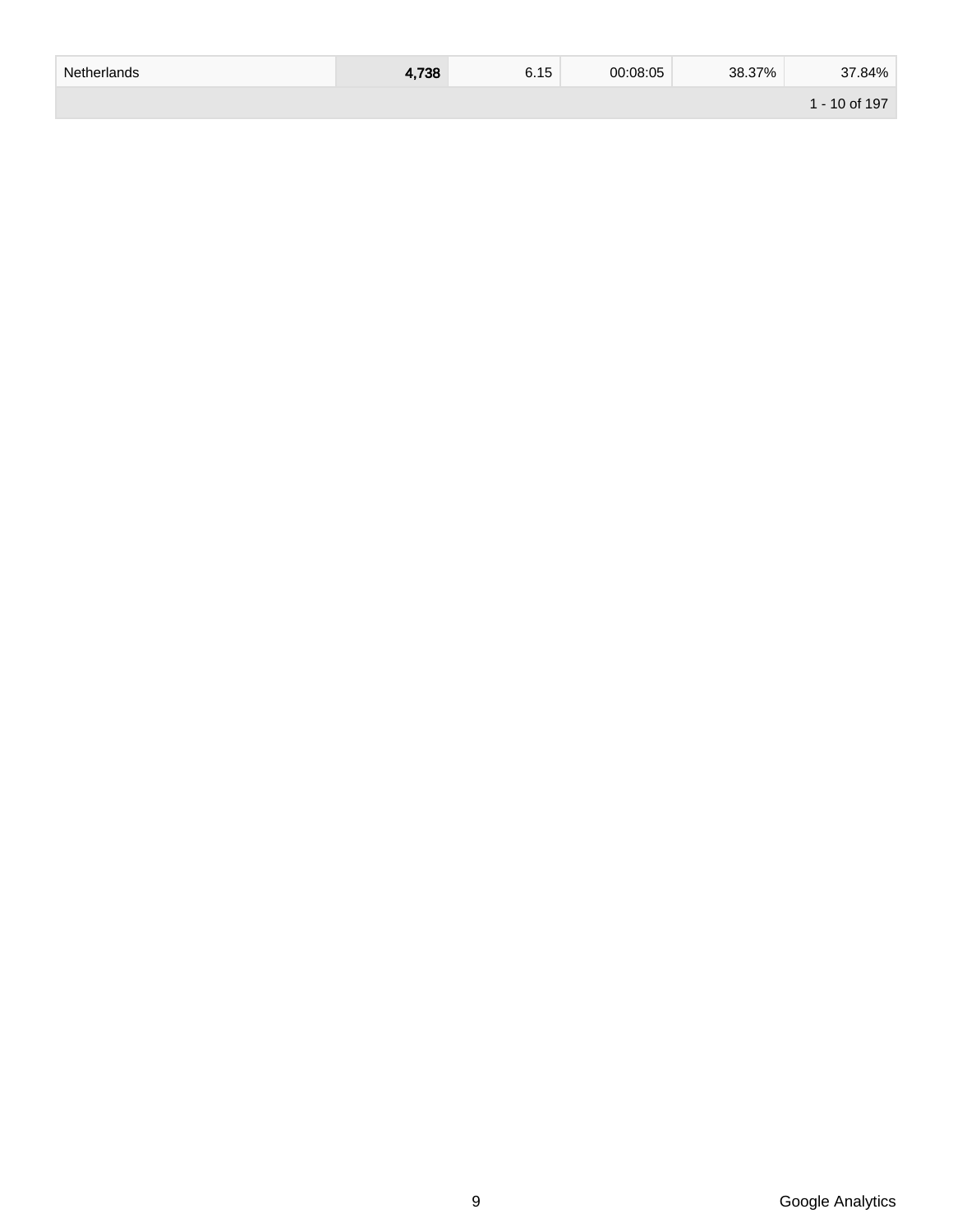# www.aypsite.org<br> **Pageviews for all visitors** Jan 1, 2010 - Dec 31, 2010<br>
Comparing to: Site

Comparing to: Site





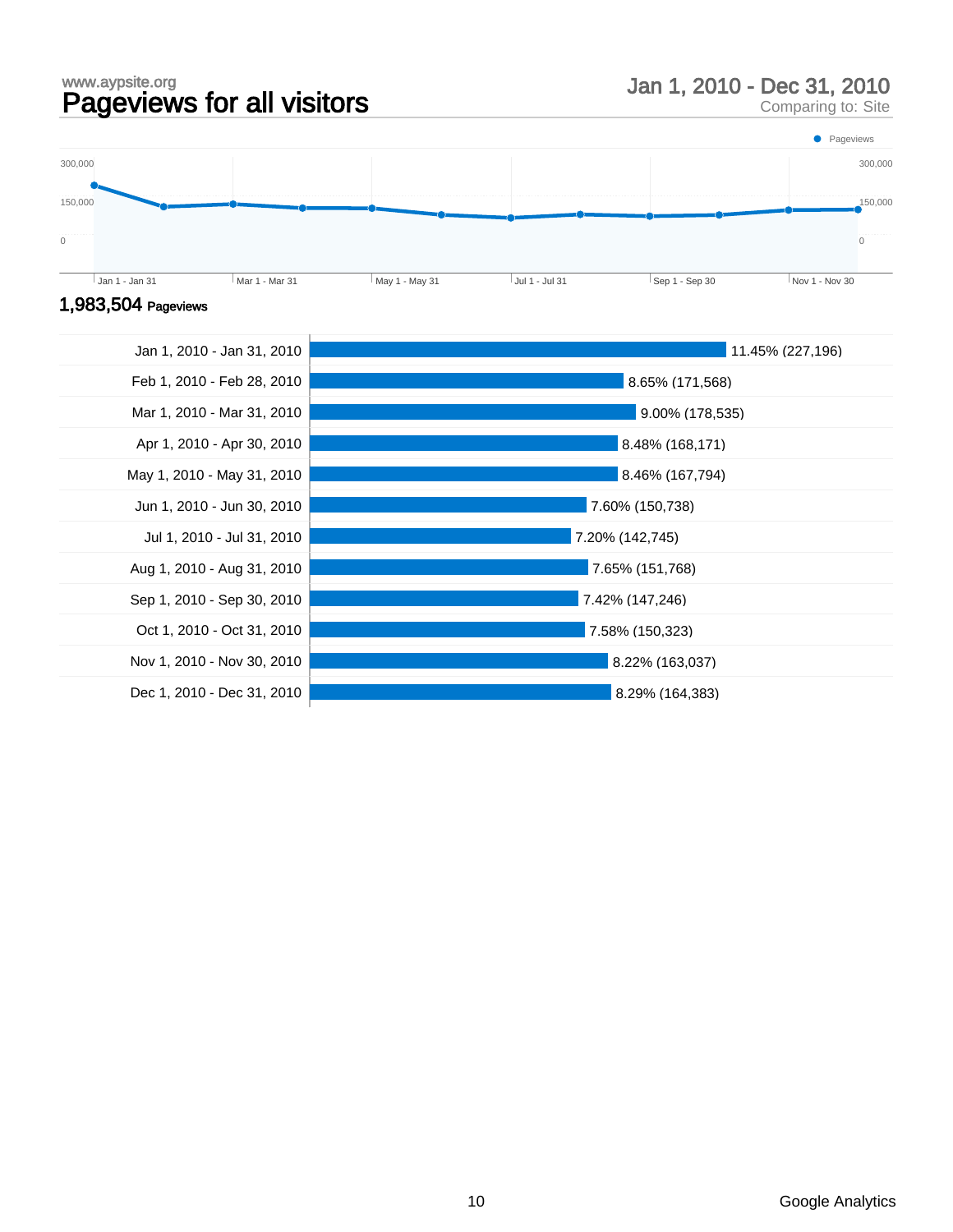#### www.aypsite.org New vs. Returning: Returning Visitor

Jan 1, 2010 - Dec 31, 2010

Comparing to: Site



## This visitor type sent 199,718 visits

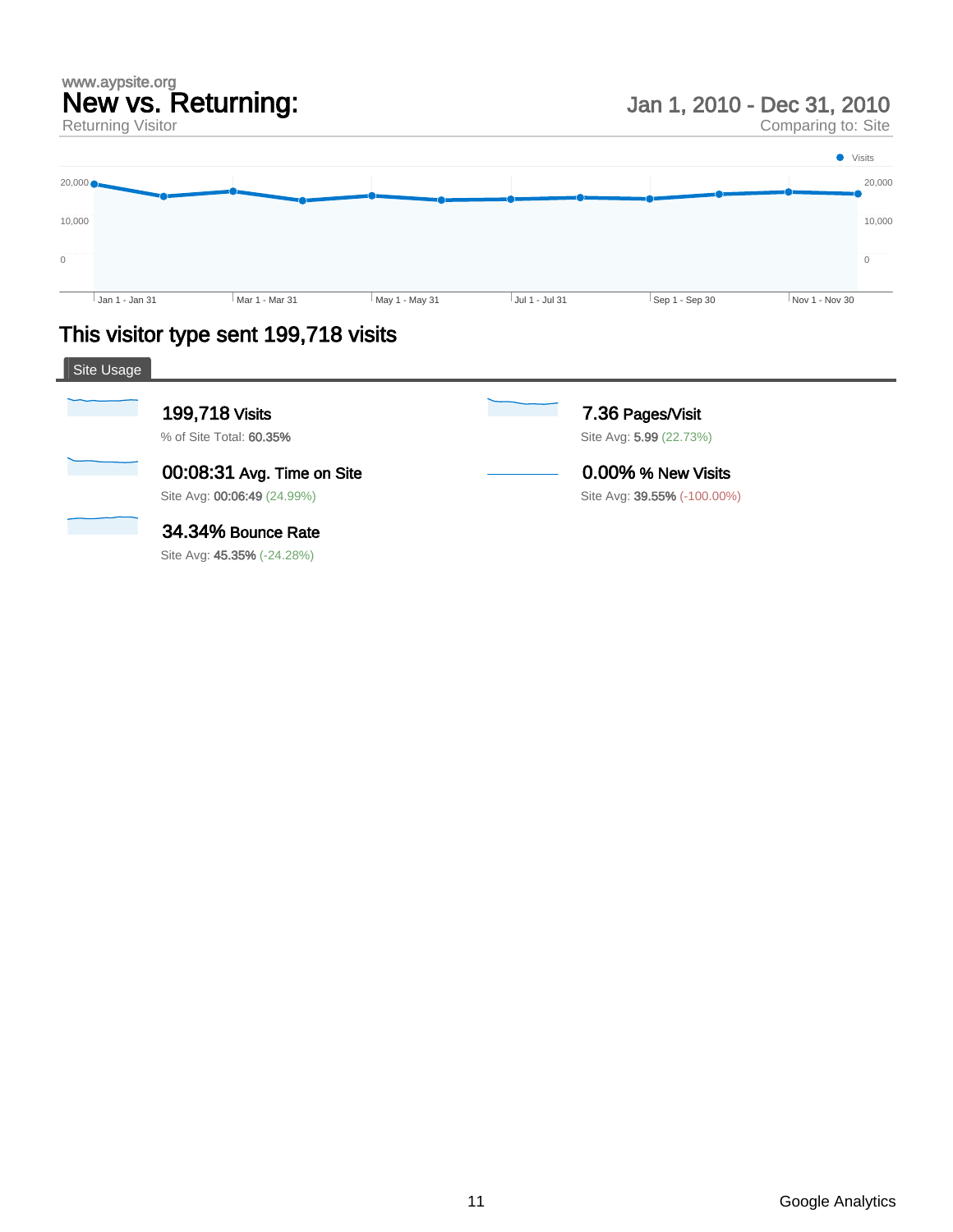/forum/index.html

Jan 1, 2010 - Dec 31, 2010

Comparing to: Site



### This page was viewed 106,489 times

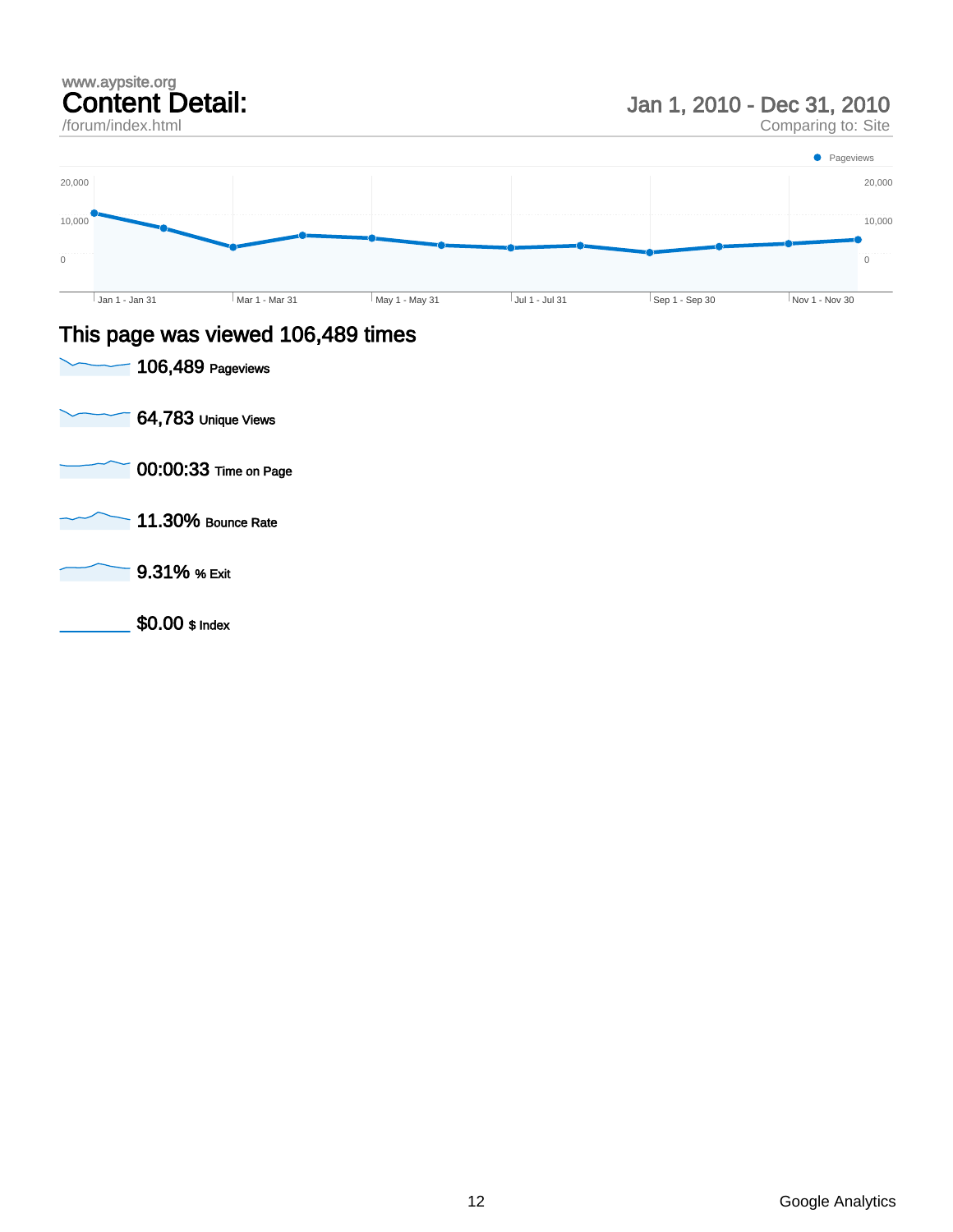/forum/active.asp

Jan 1, 2010 - Dec 31, 2010

Comparing to: Site



### This page was viewed 295,852 times

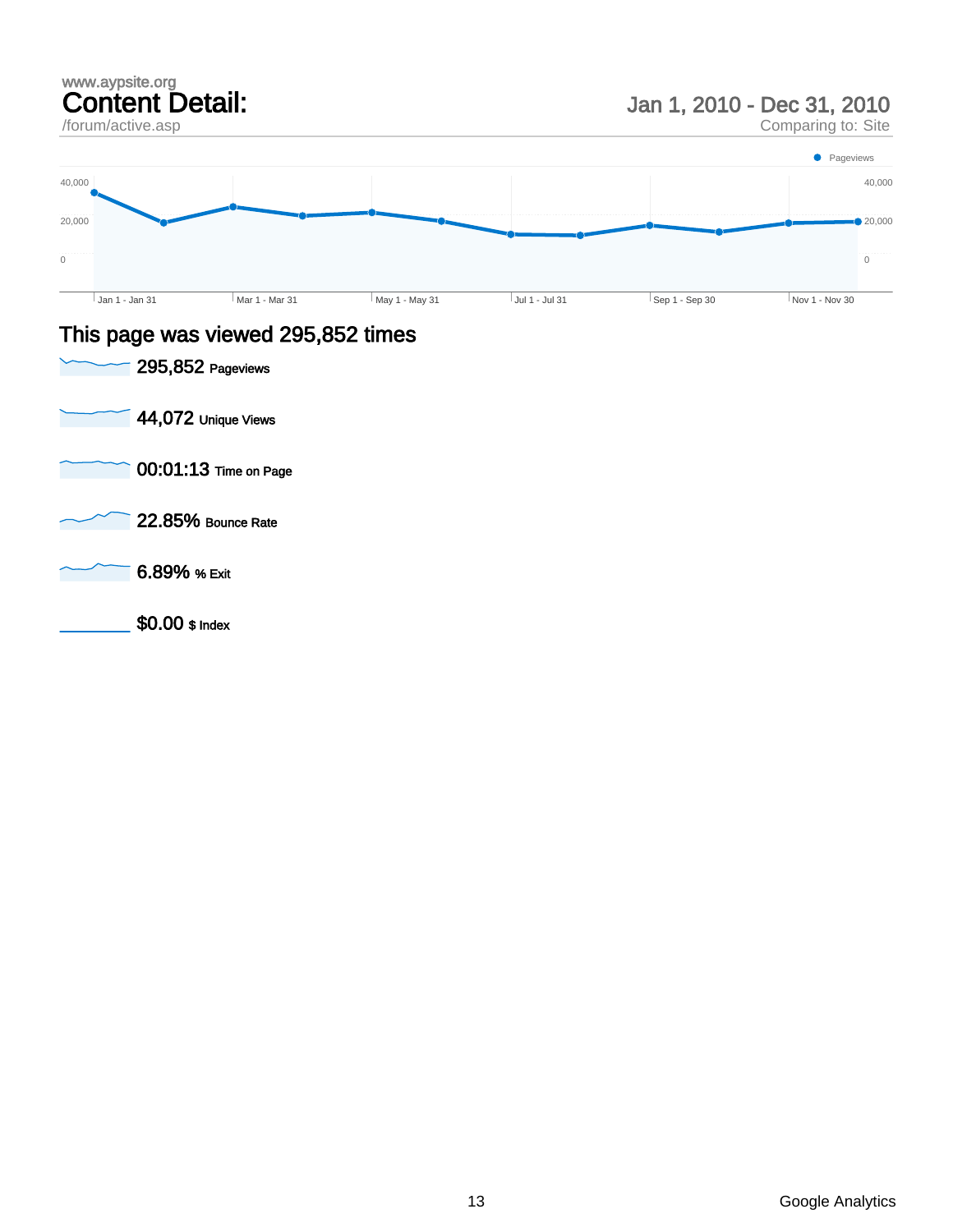

### This page was viewed 6,589 times



 $\overline{0}$ 

450

900